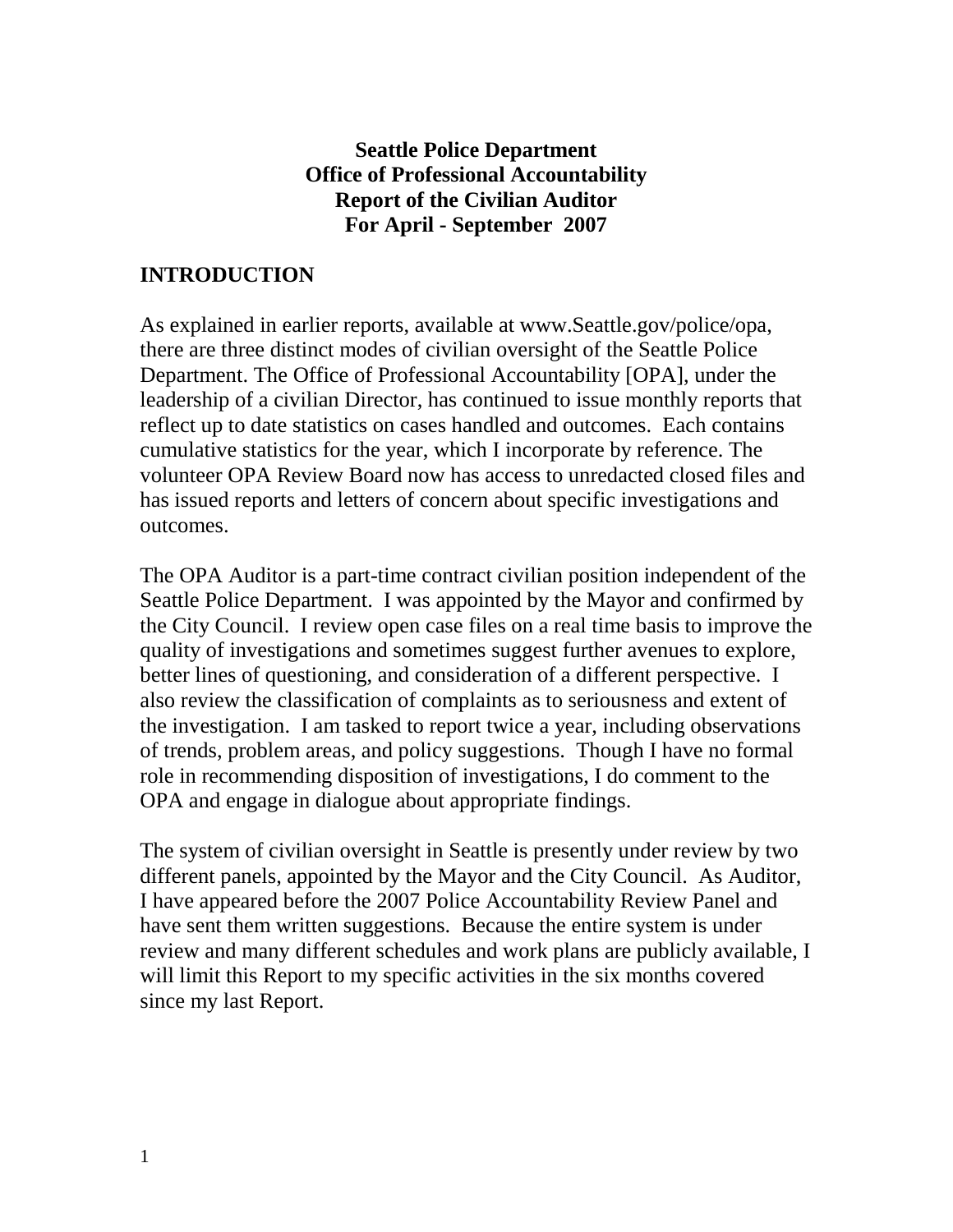# **SUMMARY OF ACTIVITIES**

In the six months covered by this Report, I have reviewed 73 completed OPA-IS investigations, down from the prior six months' total of 82, but above the average of 57 over the five similar periods before that.

I reviewed 10 Line Investigation [LI] referrals, to be able to comment if I disagreed with the classification. I reviewed 14 completed Line Investigations. The actions by the OPA, the Chief, and Precinct Commanders have resulted in expediting Line Investigations, which I continue to monitor.

I have also reviewed, for classification and comment on possible follow-up, 54 Supervisory Referrals [SR's] and 191 Preliminary Investigation Reports [PIR's]. I have reviewed numerous contact logs, some of which have been converted into PIR's or SR's, but most of which have not raised issues within the purview of the OPA and therefore not led to investigations.

## **Internal Investigations**

**Of the 73 completed OPA-IS investigations, I commented on 15 cases**. In several I requested further investigation or commented on the interviews conducted; in 11 or so I commented on the underlying employee conduct or the recommended disposition; I had questions about status and timeliness in a couple. I reviewed video and complete interviews in a number of cases where I had questions.

## **Examples of Issues Raised:**

Most of my comments addressed both the investigation and the underlying conduct involved – specifically the necessity of the force used in arrest situations. In response to some of the issues raised before the Mayor's Police Accountability Review Panel, I do not consider it inconsistent in any way to comment upon findings or proposed dispositions, as well as suggest improvements in investigations. I do not "audit" or certify the OPA process in any technical sense, nor does the completed investigation represent my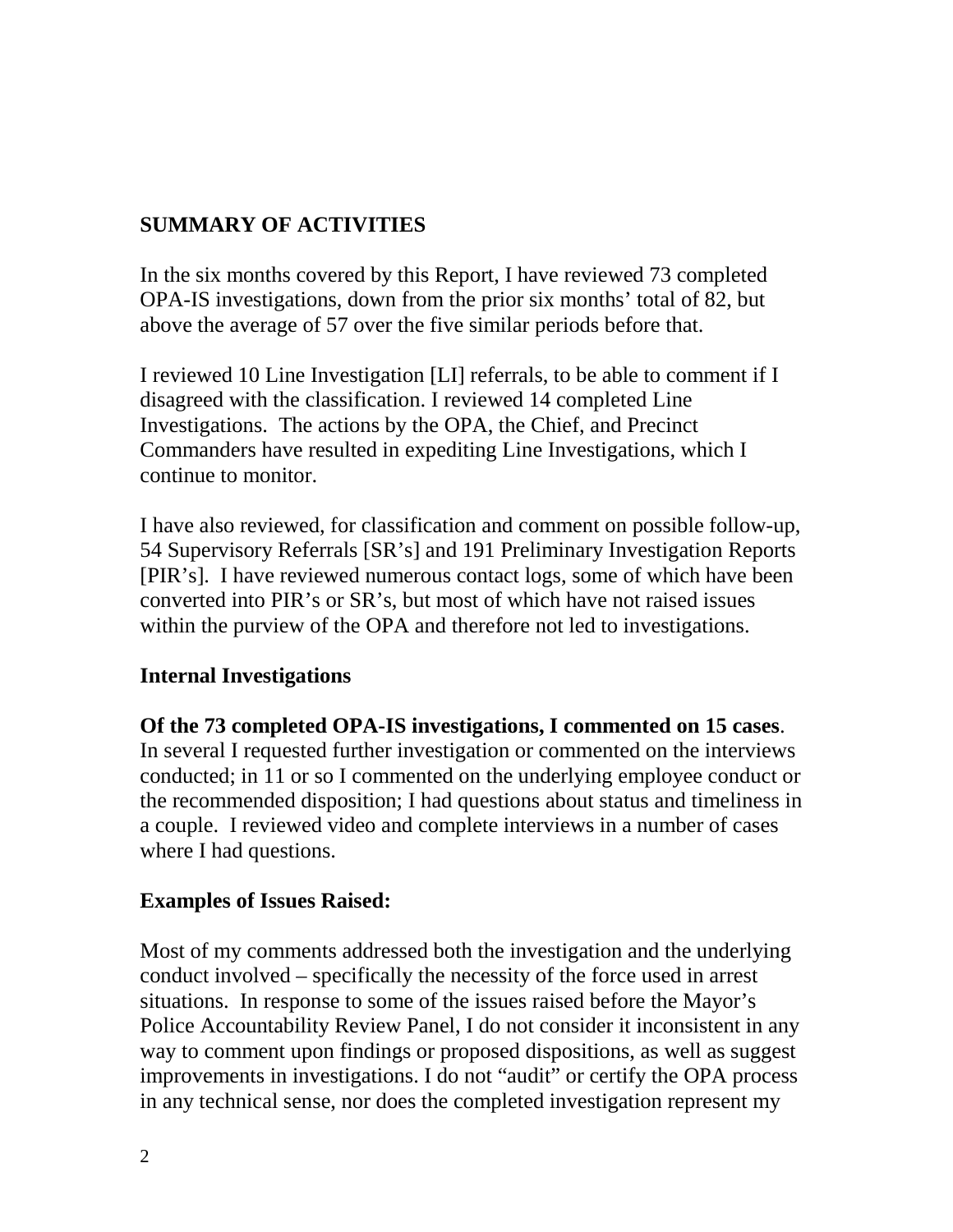work product; so there is no danger that I would hesitate to criticize it. Rather, I may make suggestions for further witness interviews, earlier contact with complainants, or improvements in the interviews. These are meant to ensure OPA IIS accomplishes the most complete, accurate, and unbiased investigation.

Another issue that has been raised is whether I should review cases after they are closed or while still open. Since the majority of cases are handled without a full IIS investigation, it is important to have me comment on the classification of complaints. In my experience, the system here has also worked, in practice, so that I see completed investigations before the Director does. The Director, OPA IS Lieutenant and Captain have expressed appreciation that this is done while the investigations are still open. It allows me to suggest other avenues, as well as to highlight and discuss troublesome issues -- about the investigation, the underlying employee conduct, and patterns observed in both.

My comments on underlying conduct of the accused employee, or appropriate disposition of the allegations of policy violations, are distinct, although a good investigation will better frame the case for the decision of the OPA Director and for the Chief in cases where discipline is recommended.

Of course the other aspect of my job, to suggest policy changes and address patterns of conduct, is also intertwined with both the quality of investigations and the patterns of underlying policy violations by employees. These three pieces fit together, in my opinion, rather than work against each other.

For instance, I asked about cases where I thought inadequate cause for arrest should be considered a separate allegation or policy violation. Alleged violations of constitutional rights are somewhat irregularly classified as policy issues by OPA, although there has been attention to warrantless searches.

My comments on underlying allegations of police misconduct have generally been well received and addressed by OPA, as well as my suggestions for better investigations. An example that combines perspectives on both is the following comment I made about one case: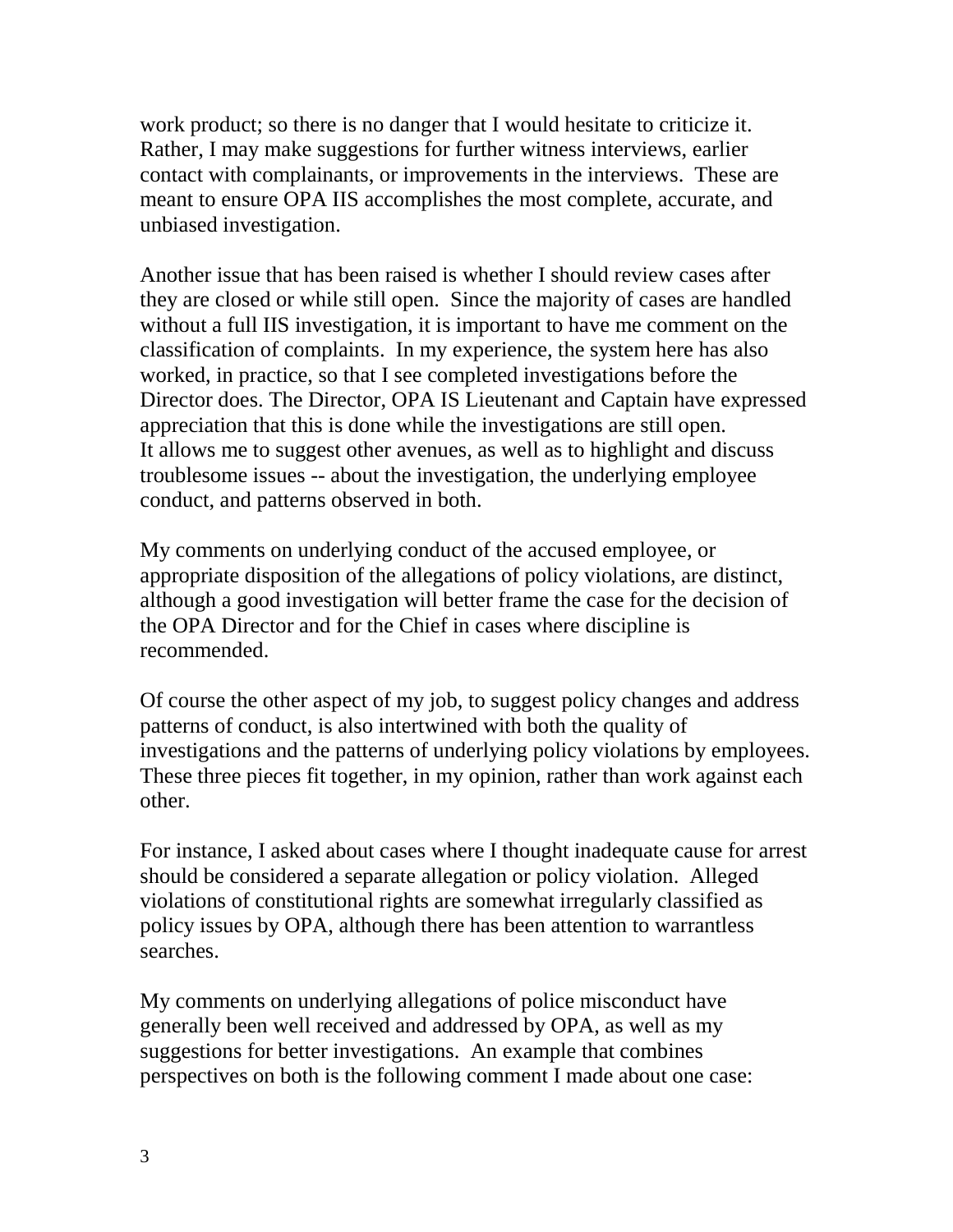07 IIS xxxx is a troubling case, both as to the underlying conduct of the employees and as to the investigation. It is classified only to address unnecessary force, but also seems to involve use of discretion, which is almost always an issue with an allegation of unnecessary force.

The force is defended as 'necessary to control the situation.' Yet the situation when officers arrived was this: intoxicated people, handicapped mother asking that her daughter be evicted from the house: no crime being committed, no weapons displayed, no immediate threat to civilians or officers. The officers were inside a home at the request of the mother. I recognize that domestic disturbances can become very dangerous, but that is all the more reason to proceed slowly and not barge into a small room, cornering aggressive occupants.

As to the investigation: it seems the summary should explore variations in the recitals of what different officers saw, as they usually do with civilian witnesses.

This is also an example of the problem with cases where the subjects are awaiting court proceedings and not willing to talk. We are in any case way past the 180 day mark. When were the charges against the two young people dismissed? What attempt was made to keep abreast of that situation and to interview them?

I would request that this case be reviewed in depth by [the Director] for discussion of recurring problems.

In fairness, I should add that the OPA leadership addressed some of my concerns in this case, citing the arrestees' breaking into violence against the officers in a short period of time after they entered the house and the officers' obligations thoroughly to investigate domestic violence situations, despite the fact that involved families often turn on the officers.

In another case, I commented upon investigative techniques: the laudatory attempt to get a statement from a subject by going to interview him while in custody; but the failure to get a statement because the sergeant could not record the individual, who was soon thereafter deported. I asked that the uninvolved citizen who reported "excessive force" be contacted about the investigation and outcome. Otherwise, I complimented the thoroughness of the investigation.

In the same case, I also commented on the underlying conduct of the officers, criticizing the potentially dangerous actions of grabbing a man's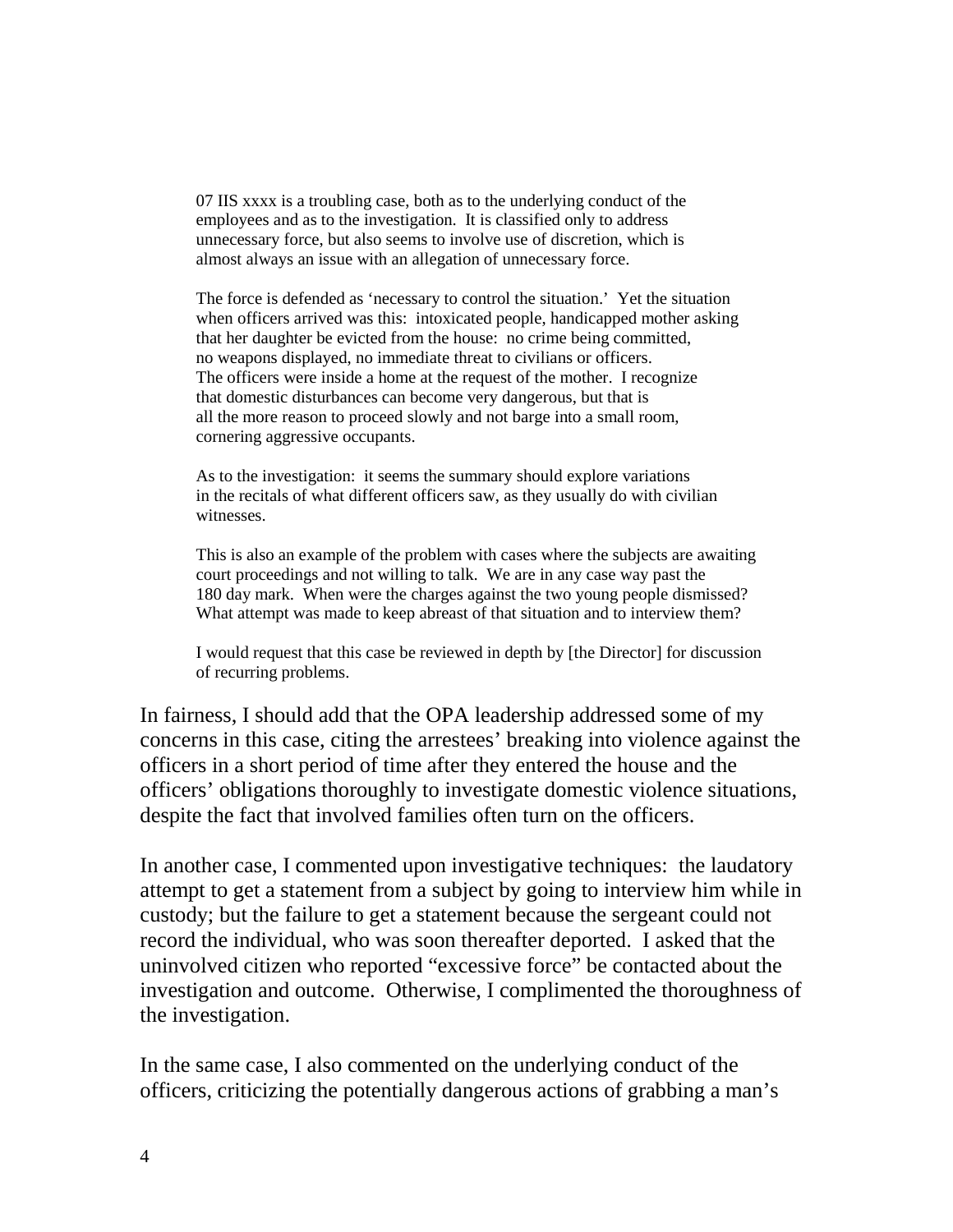hand who might have been drawing a weapon from his pocket; tasing a passively noncompliant subject and then tackling him when six applications of the taser only effected a "slow movement downward" as the arrestee bent his legs.

A third example of my comments provoked a discussion with OPA IS of the Department's use of force training, especially since the employee at issue is a certified defensive tactics instructor and teaches in the Street Skills program. My comments were as follows:

There are several issues here that are troubling. The officer does not mention any force at all in his police report. In his Use of Force report and interview, he says he 'slapped' the complainant twice and used an arm twisting technique to get him out of the car. Witnesses say the entire struggle took 15 seconds. No other officer or witness saw these "slaps" administered – but the complainant had obvious injuries at the station, so a use of force report was taken. Sergeant xxxx can't remember if he threatened the use of a taser. He says the officer pulled the complainant from the car and he was "taken to the ground." The others thought the complainant stayed standing the entire time.

The officer's actions in this situation show questionable judgment. He says he wanted the complainant out of the car for a sobriety test. He does not seem to have explained this to the driver. He then reached into the car and grabbed the man's jacket. Why? At that point he says the subject had "hesitated;" and nothing more. When he saw the box cutter, he did not back off, but again reached into the car and started trying to pull the man from the car. This seems very risky, especially since he already has a jacket in one hand. What about the standard advice, "we don't reach into cars….." (The car was headed out from the [angle] parking space and the motor was running.) What the officer had observed was that the man appeared intoxicated and 'had difficulty concentrating.' This seems a very poor moment to begin applying force. According to his report, all the complainant had said was that "he will get out of the car when he wanted to." He didn't actually start refusing until the officer started dragging him out. It was then he said "you can't make me" and started shaking his head like a child, and then the officer started hitting him. So the officer is pulling with his right hand, at least "slapping" with his left hand (the injuries suggest more,) the coat is ?, through the open door of a running car and the subject's right hand is free and he has a weapon in his lap!

While I can hear "exonerated" coming on this one, I hope "supervisory intervention" is discussed.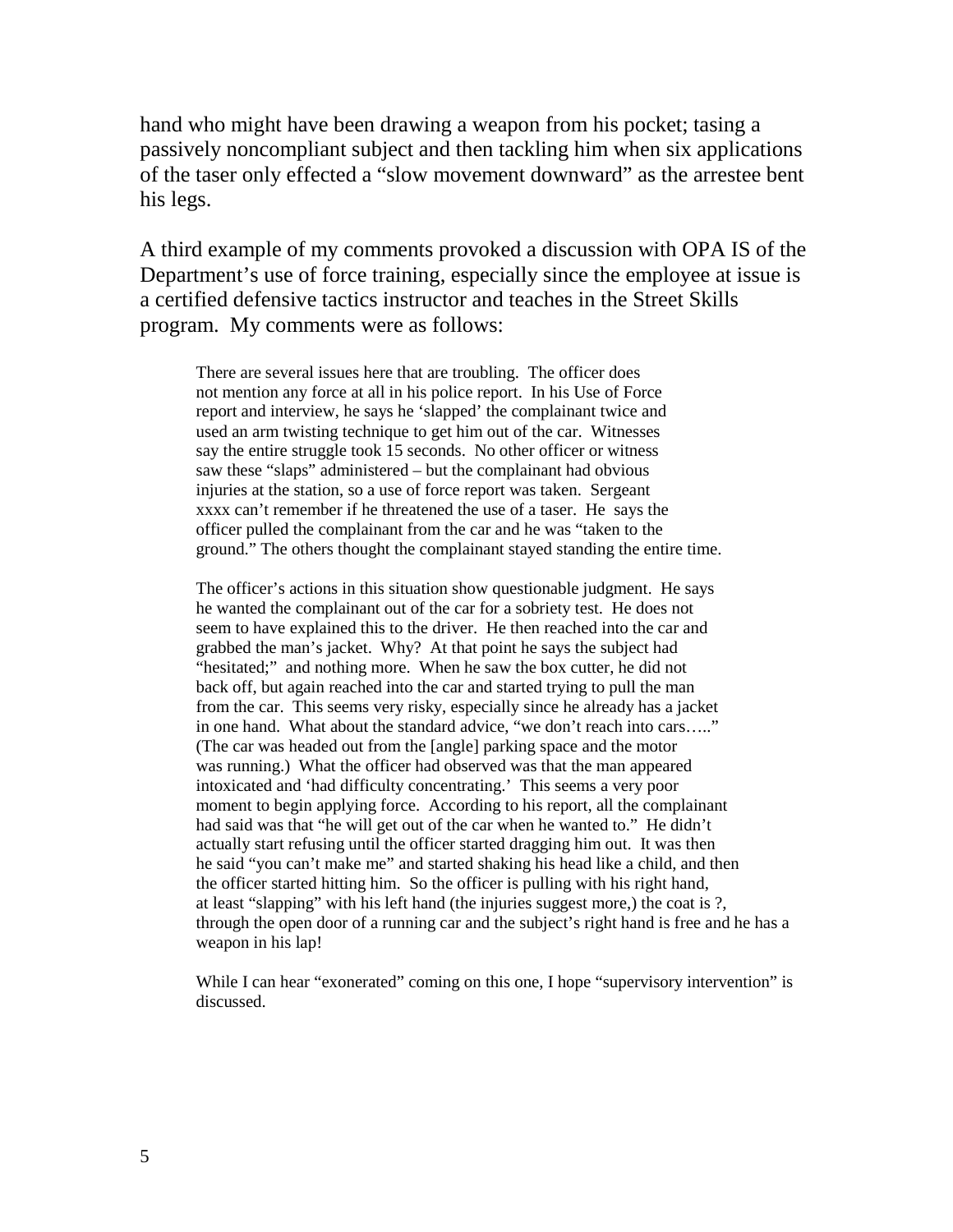#### **Taser Use**

I commented in several cases about the use of the taser, particularly on passively noncompliant arrestees. An officer tased a driver who refused to get out of his car. He had opened his car door and told the officer he was supposed to come get his license. This made the officer suspect an assault and treat the situation as "high risk." So, rather than explain the unusual request that the intoxicated man throw his keys out and step out, he asked another officer to approach the driver side to "distract" the driver while he "approached the passenger side with another officer for lethal cover." He then opened the door and tased the driver. This all occurred right in front of the North Precinct, where the subject had parked in "order to have a witness," due to past encounters with police.

The IIS sergeant was to be commended for his insistence on getting an interview from the complainant, which entailed going to court and twice to the man's house.

In another case, I agreed that the complainant lacked credibility for a very tardy complaint, but thought the officer's use of his taser on an individual (a loud, profane man they were trying to trespass from an am/pm store) was questionable, since again the man was already on the ground. They had decided to chase him down and tackle him to deliver a trespass admonishment, when he ran, *after being told he was not under arrest*. They had no concern he was armed during their earlier interaction. Yet, they tased him twice while on the ground to get his hands out from under him.

It is not unusual for officers to shock, often with more than one five second burst, an individual they have "taken down" onto the pavement, and may have a knee on, who refuses to bring his hands out from under him. I think that use of the taser on passive noncompliant individuals should be looked at as a policy issue.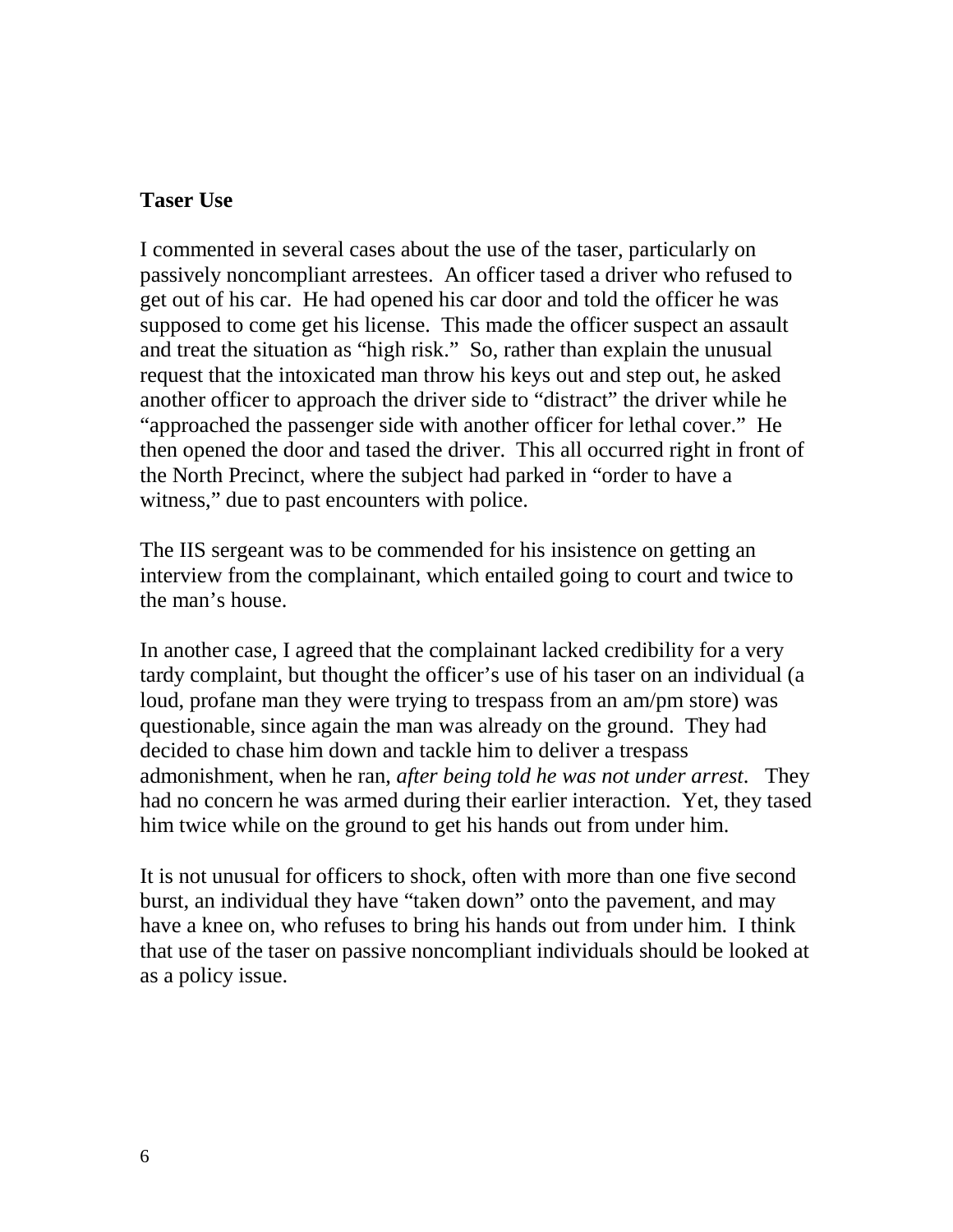#### "**Take-Downs"**

Also the frequent "taking to the ground" as the primary means of control bears review. The individuals usually refer to it as being tackled or "thrown to the ground." It is very understandable from the officers' point of view that they want to see and have control of the hands of someone they are arresting; but the question is whether they are actually making this more difficult. It is normal and instinctive to put your hands out to break a fall, and if someone is pressing your body down onto the pavement, or delivering "knee strikes," it is also counter intuitive to pull your hands out and let your face be ground into the concrete. At the very least I have suggested that in these situations we need careful documentation by OPA IS of "where the officers were, how they were holding the person down, and what alternatives" they had for control.

## **Alcohol Abuse**

I commented on two issues of employee misconduct involving alcohol abuse. In one case, the Prosecutor's Office agreed to a deferred prosecution, not unusual for a first DUI arrest, but unusual after a hit and run attended/injury. I commented that the circumstances relevant to the administrative case were far more egregious than the criminal case outcome reflected, particularly due to witness information describing the employee's serious alcohol problem.

In general, the command staff looks carefully at alcohol related incidents involving officers and determines whether the officer should be on administrative leave or reassigned while the OPA IIS awaits the outcome of the criminal case.

In another case I also opined that the accompanying alcohol related conduct deserved serious attention, because of these factors: extremely high BAC (indicating alcoholism); the inconsistency of the BAC reading with the officer's rendition of how much he had to drink; the officer's display of his SPD identification and comments that implied he should be treated as a "fellow officer;" and his initial false claim for money left in his car.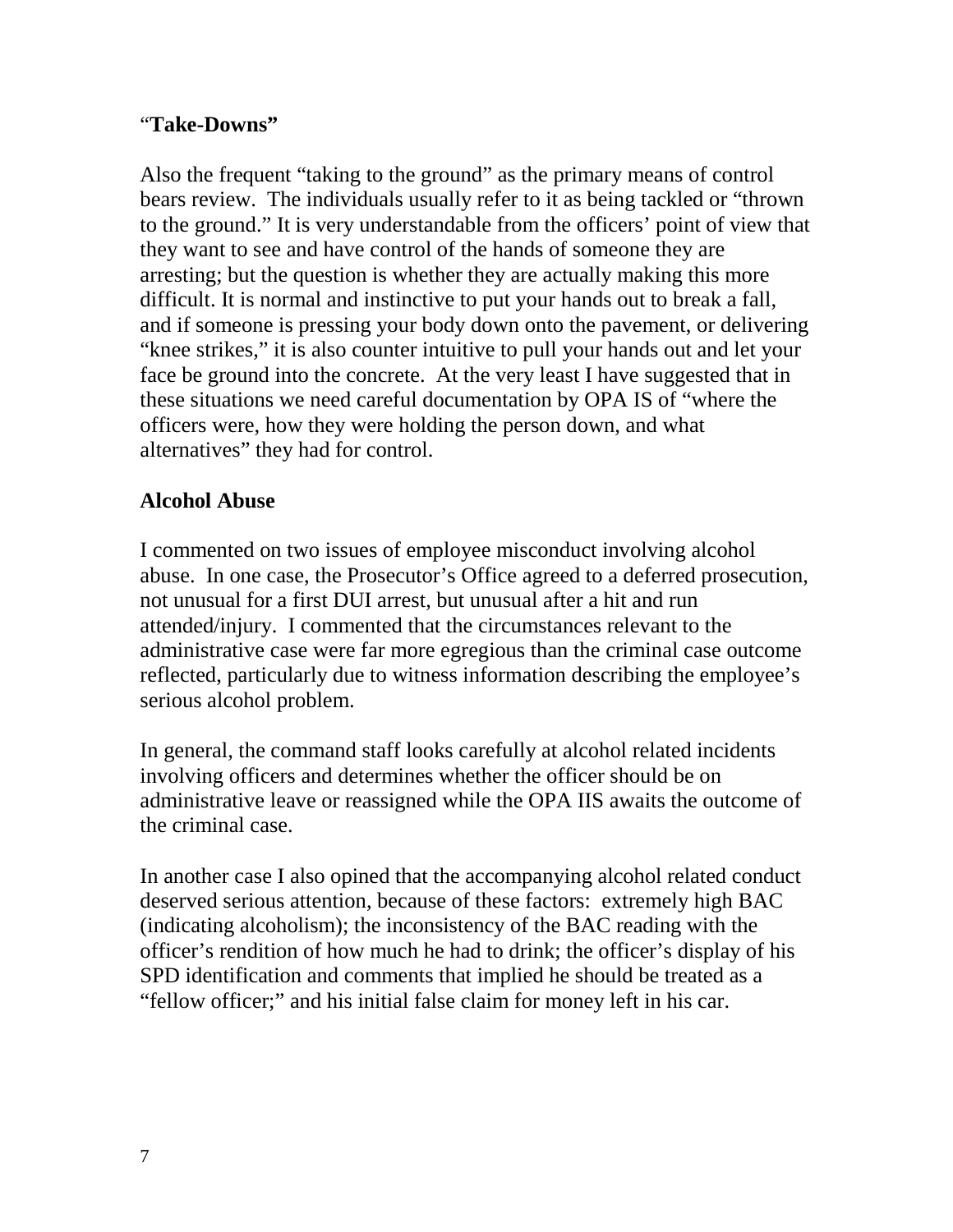## **OPA/SPD Unit Shared Investigations**

I commented on the practice of coordinated investigations by OPA IS and designated SPD units of alleged criminal acts by employees. In this particular case, there was no Sexual Assault Unit memo or recording of the interview of an alleged domestic violence defendant/employee. Without that, I could not review the investigation, as required by my job.

#### **Mitigation vs. Factual Findings**

In a number of cases, I suggested that factors that mitigate discipline should be distinguished from the decision that conduct was outside policy.

I include these explicit and even verbatim examples of my comments to show my side of a dialogue that often occurs in real time, about open cases, commenting on investigative techniques, underlying conduct, and sometimes patterns or training issues. I do not see these roles as inconsistent or presenting any kind of conflict. Because I do not supervise or design the investigations, I have no stake in "defending" them when I write my reports.

#### **Suggested Changes;**

My suggestions for change would be to give the Auditor an explicit role in commenting on policy violations by employees (that is, the underlying conduct involved in the incident.) As it is, these comments are considered by the OPA Director and members of the OPA IIS and included with the file.

I think the three functions described above can be accomplished by a parttime, contract outsider, with sufficient background in law enforcement. The **City should consider a cost of living pay raise**, though, since the Auditor contract has not changed in 15 years and the qualifications outlined in the Ordinance are quite extensive.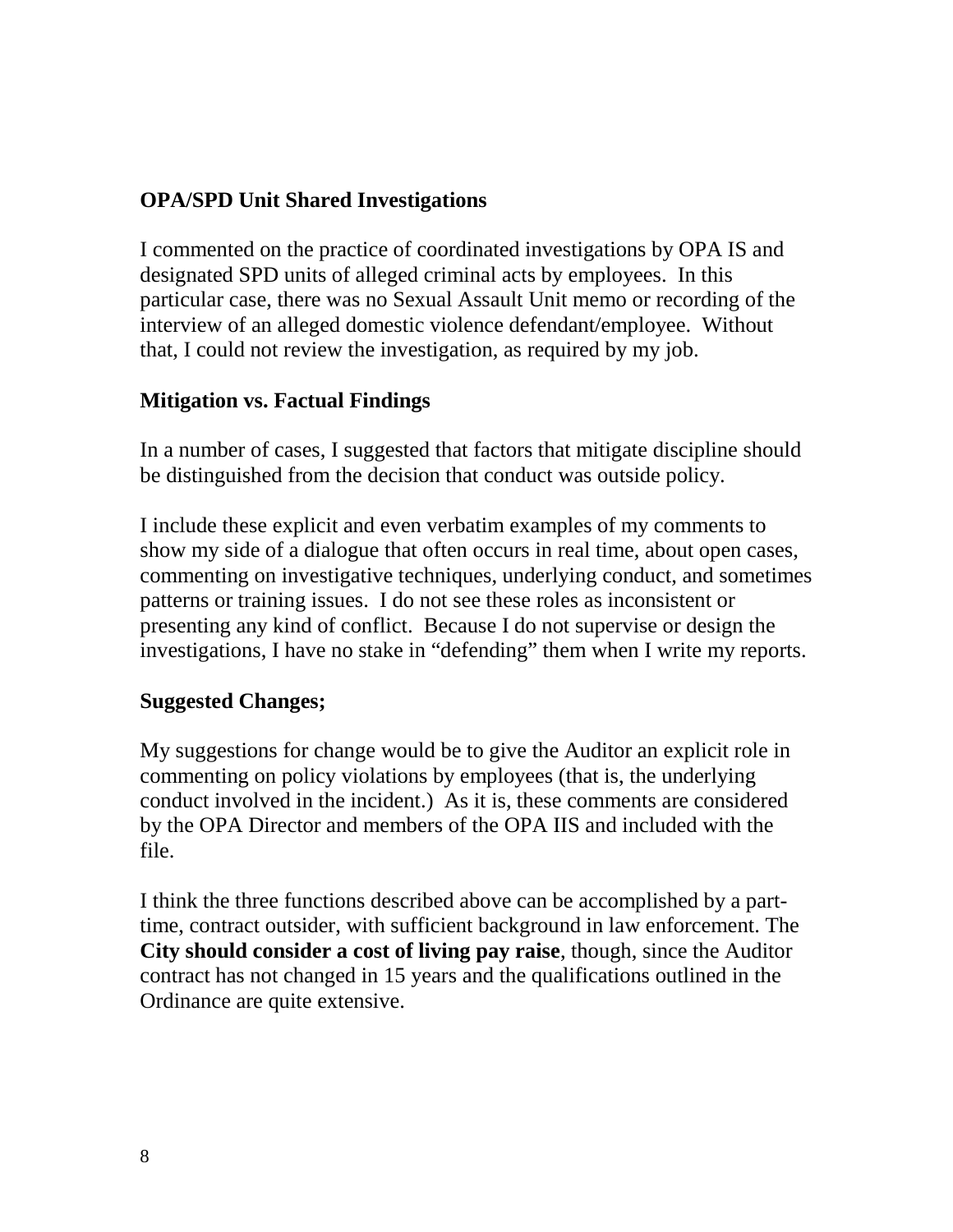## **Line Investigations**

I had comments only on one case referred for Line Investigation, which was extremely late coming in. Two of the LI's I have been holding were reclassified to SR's by the Director, without any knowledge or input from me. On review, I have no argument at all with the reclassification, but it would be good to notify me at the time. Another referral was upgraded to an IIS investigation, also without notice to me. Again, I have no objection. I am holding only one overdue line investigation, and an extension has been applied for. The turnaround time on these investigations in the precincts has been very good in this six month period.

#### **Supervisory Referrals**

Judgment is required to determine whether an incident should be classified as a PIR or an SR after a sergeant at OPA-IS has looked into the matter. The OPA Lieutenant, Captain, and Director review each. I commented on only five of the 54 SR's I reviewed during this six-month period. One had been upgraded from a PIR and classified as a "service quality issue." The Director and I agreed that if the subject's hand was still numb nine days after his arrest, and medical evidence supported his complaint that tight handcuffs were the cause, this case required further investigation. I emphasized the importance in making contact with the complainant about the outcome of the case in another file.

I continue to be concerned that SR's are not entered as data in the early intervention system meant to alert supervisors to potential problems with employees before they occur. This is a negotiated human resource issue.

## **Preliminary Investigations**

PIR classification indicates a finding at the outset that there was no or minimal violation of policy alleged and the complainant is usually quite satisfied to have the comments simply forwarded to the officer through the chain of command. I commented on only four of the 191 PIR's completed in this period.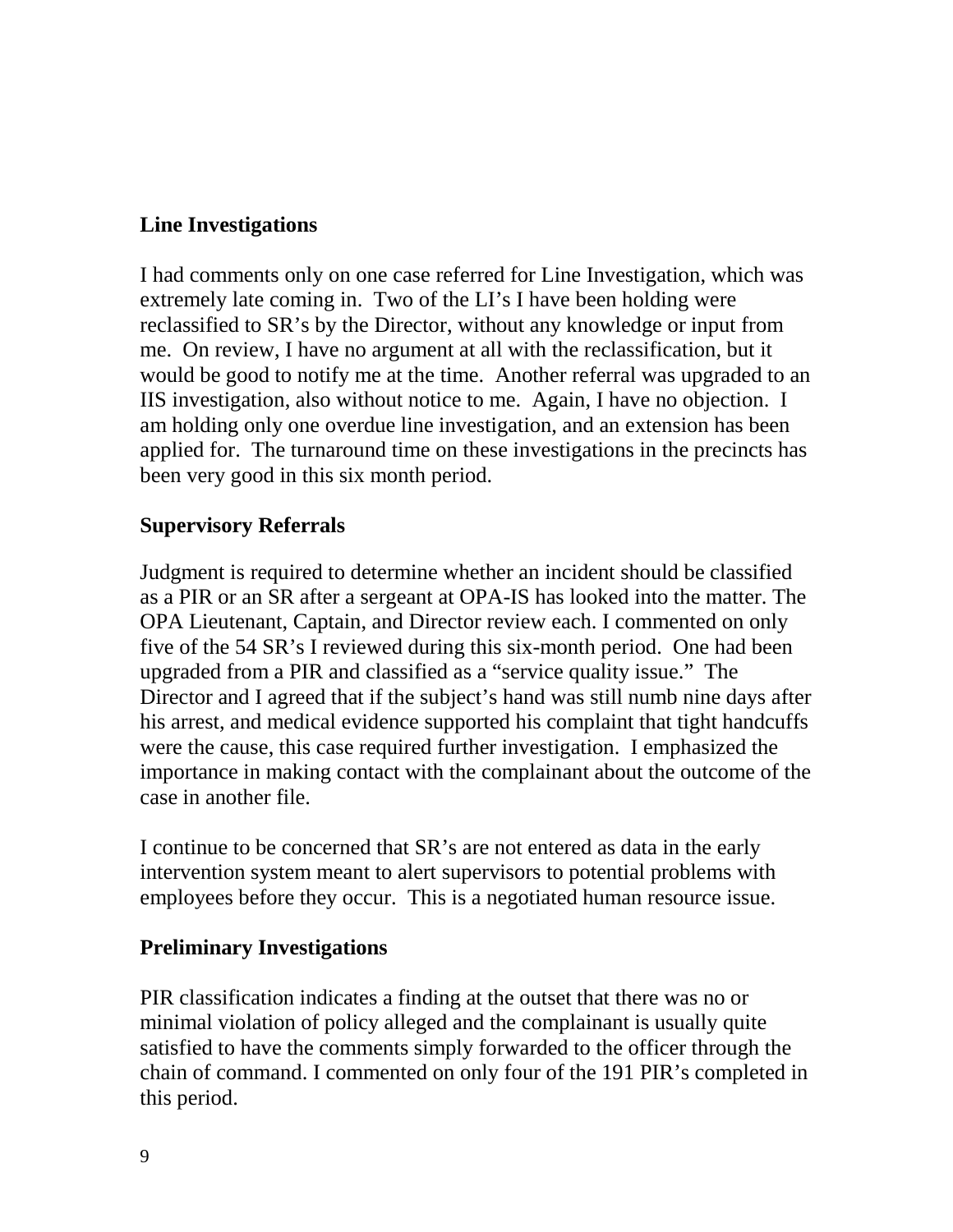In one case I asked about the limits of administrative jurisdiction over noncriminal, off-duty behavior. In this case the neighbors had expressed concern about the mental health of the employee. In another case we discussed a citizen witness' concern that throwing an individual to the ground seemed unnecessary. Finally, I questioned the conclusion that one case involved a "purely civil" dispute when the complainant requested a "stand-by during a dispute over the theft of personal property."

PIR's are investigations that often require time and diplomacy from the IIS sergeants, and they generally do a great job. Lieutenant Kebba reviews each PIR and often makes suggestions of further actions to help the caller.

I have also reviewed hundreds of "contact log" entries, that did not require further investigation.

## **Other Activities**

During this six-month period I have reviewed SPD policies involved in complaints; answered questions informally and appeared before the City Council Public Safety Committee to discuss my spring Report; met with the Chief of Police and corresponded with him; met with the Mayor and his counsel and Deputy Mayor; responded to media requests at the Chief's invitation about one controversial case; met with the new Director; met with the ACLU; answered questions informally and presented information at the Police Accountability Review Panel; appeared and responded to questions before the Human Rights Commission in a public forum; and met with the Review Board. Finally, attendance at the National Association for Civilian Oversight of Law Enforcement was a considerable commitment of time for a part-time employee, but very valuable in educating me about other approaches to civilian oversight.